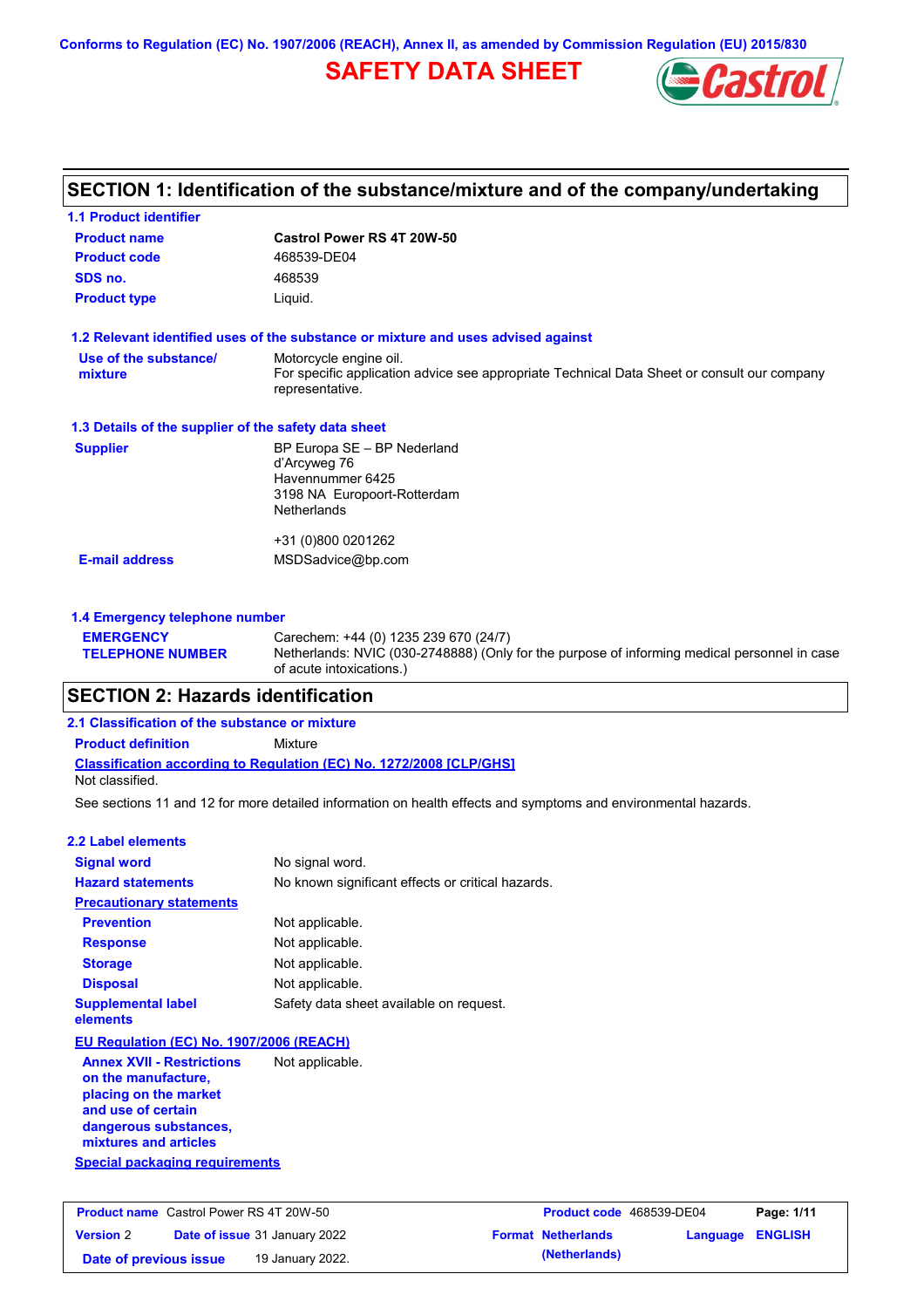# **SECTION 2: Hazards identification**

| <b>Containers to be fitted</b><br>with child-resistant<br>fastenings                                                     | Not applicable.                                                                                                                                                                                                          |
|--------------------------------------------------------------------------------------------------------------------------|--------------------------------------------------------------------------------------------------------------------------------------------------------------------------------------------------------------------------|
| <b>Tactile warning of danger</b>                                                                                         | Not applicable.                                                                                                                                                                                                          |
| 2.3 Other hazards                                                                                                        |                                                                                                                                                                                                                          |
| <b>Results of PBT and vPvB</b><br>assessment                                                                             | Product does not meet the criteria for PBT or vPvB according to Regulation (EC) No. 1907/2006,<br>Annex XIII.                                                                                                            |
| <b>Product meets the criteria</b><br>for PBT or vPvB according<br>to Regulation (EC) No.<br><b>1907/2006, Annex XIII</b> | This mixture does not contain any substances that are assessed to be a PBT or a vPvB.                                                                                                                                    |
| Other hazards which do<br>not result in classification                                                                   | Defatting to the skin.<br>USED ENGINE OILS<br>Used engine oil may contain hazardous components which have the potential to cause skin<br>cancer.<br>See Toxicological Information, section 11 of this Safety Data Sheet. |

# **SECTION 3: Composition/information on ingredients**

## **3.2 Mixtures**

Mixture **Product definition**

| Highly refined base oil (IP 346 DMSO extract < 3%). Proprietary performance additives. |                                                                                         |           |                                               |         |
|----------------------------------------------------------------------------------------|-----------------------------------------------------------------------------------------|-----------|-----------------------------------------------|---------|
| <b>Product/ingredient</b><br>name                                                      | <b>Identifiers</b>                                                                      | %         | <b>Regulation (EC) No.</b><br>1272/2008 [CLP] | Type    |
| Distillates (petroleum), hydrotreated<br>heavy paraffinic                              | REACH #: 01-2119484627-25<br>EC: 265-157-1<br>CAS: 64742-54-7<br>Index: 649-467-00-8    | ≥75 - ≤90 | Not classified.                               | $[2]$   |
| Distillates (petroleum), solvent-<br>dewaxed heavy paraffinic                          | REACH #: 01-2119471299-27 ≤5<br>EC: 265-169-7<br>CAS: 64742-65-0<br>Index: 649-474-00-6 |           | Not classified.                               | $[2]$   |
| Distillates (petroleum), hydrotreated<br>heavy paraffinic                              | REACH #: 01-2119484627-25<br>EC: 265-157-1<br>CAS: 64742-54-7<br>Index: 649-467-00-8    | -≤3       | Asp. Tox. 1, H304                             | [1] [2] |
| Distillates (petroleum), solvent-refined<br>heavy paraffinic                           | REACH #: 01-2119488706-23 ≤3<br>EC: 265-090-8<br>CAS: 64741-88-4<br>Index: 649-454-00-7 |           | Not classified.                               | $[2]$   |
|                                                                                        |                                                                                         |           |                                               |         |

**See Section 16 for the full text of the H statements declared above.**

**Type** 

[1] Substance classified with a health or environmental hazard

[2] Substance with a workplace exposure limit

[3] Substance meets the criteria for PBT according to Regulation (EC) No. 1907/2006, Annex XIII

[4] Substance meets the criteria for vPvB according to Regulation (EC) No. 1907/2006, Annex XIII

[5] Substance of equivalent concern

[6] Additional disclosure due to company policy

Occupational exposure limits, if available, are listed in Section 8.

## **SECTION 4: First aid measures**

| Eye contact         | In case of contact, immediately flush eyes with plenty of water for at least 15 minutes. Eyelids<br>should be held away from the eyeball to ensure thorough rinsing. Check for and remove any<br>contact lenses. Get medical attention. |
|---------------------|-----------------------------------------------------------------------------------------------------------------------------------------------------------------------------------------------------------------------------------------|
| <b>Skin contact</b> | Wash skin thoroughly with soap and water or use recognised skin cleanser. Remove<br>contaminated clothing and shoes. Wash clothing before reuse. Clean shoes thoroughly before<br>reuse. Get medical attention if irritation develops.  |
| <b>Inhalation</b>   | If inhaled, remove to fresh air. Get medical attention if symptoms occur.                                                                                                                                                               |

| <b>Product name</b> Castrol Power RS 4T 20W-50 |  |                                      | <b>Product code</b> 468539-DE04 | Page: 2/11                |                         |  |
|------------------------------------------------|--|--------------------------------------|---------------------------------|---------------------------|-------------------------|--|
| <b>Version 2</b>                               |  | <b>Date of issue 31 January 2022</b> |                                 | <b>Format Netherlands</b> | <b>Language ENGLISH</b> |  |
| Date of previous issue                         |  | 19 January 2022.                     |                                 | (Netherlands)             |                         |  |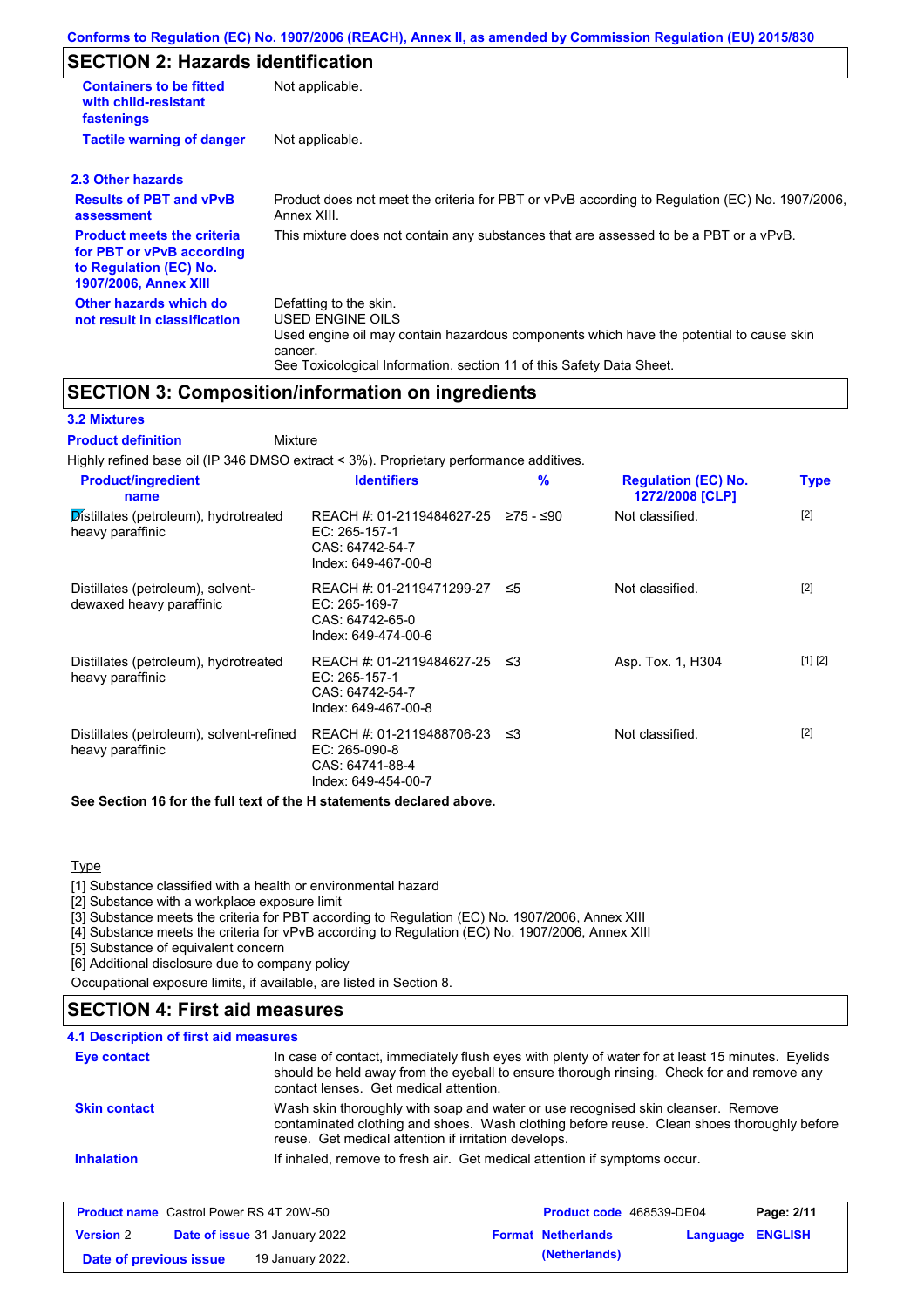| Conforms to Regulation (EC) No. 1907/2006 (REACH), Annex II, as amended by Commission Regulation (EU) 2015/830 |  |  |  |  |
|----------------------------------------------------------------------------------------------------------------|--|--|--|--|
|----------------------------------------------------------------------------------------------------------------|--|--|--|--|

# **SECTION 4: First aid measures**

| <b>OLUTUR 4. FIISLAIU IIIEASULES</b>  |                                                                                                                   |
|---------------------------------------|-------------------------------------------------------------------------------------------------------------------|
| <b>Ingestion</b>                      | Do not induce vomiting unless directed to do so by medical personnel. Get medical attention if<br>symptoms occur. |
| <b>Protection of first-aiders</b>     | No action shall be taken involving any personal risk or without suitable training.                                |
|                                       | 4.2 Most important symptoms and effects, both acute and delayed                                                   |
|                                       | See Section 11 for more detailed information on health effects and symptoms.                                      |
| <b>Potential acute health effects</b> |                                                                                                                   |
| <b>Inhalation</b>                     | Vapour inhalation under ambient conditions is not normally a problem due to low vapour<br>pressure.               |
| <b>Ingestion</b>                      | No known significant effects or critical hazards.                                                                 |
| <b>Skin contact</b>                   | Defatting to the skin. May cause skin dryness and irritation.                                                     |
| Eye contact                           | No known significant effects or critical hazards.                                                                 |
|                                       | Delayed and immediate effects as well as chronic effects from short and long-term exposure                        |
| <b>Inhalation</b>                     | Overexposure to the inhalation of airborne droplets or aerosols may cause irritation of the<br>respiratory tract. |
| <b>Ingestion</b>                      | Ingestion of large quantities may cause nausea and diarrhoea.                                                     |
| <b>Skin contact</b>                   | Prolonged or repeated contact can defat the skin and lead to irritation and/or dermatitis.                        |
| Eye contact                           | Potential risk of transient stinging or redness if accidental eye contact occurs.                                 |

## **4.3 Indication of any immediate medical attention and special treatment needed**

| <b>Notes to physician</b> | Treatment should in general be symptomatic and directed to relieving any effects. |  |
|---------------------------|-----------------------------------------------------------------------------------|--|
|---------------------------|-----------------------------------------------------------------------------------|--|

## **SECTION 5: Firefighting measures**

| 5.1 Extinguishing media                                   |                                                                                                                                                                                                                                                                                                                                                                   |
|-----------------------------------------------------------|-------------------------------------------------------------------------------------------------------------------------------------------------------------------------------------------------------------------------------------------------------------------------------------------------------------------------------------------------------------------|
| <b>Suitable extinguishing</b><br>media                    | In case of fire, use foam, dry chemical or carbon dioxide extinguisher or spray.                                                                                                                                                                                                                                                                                  |
| <b>Unsuitable extinguishing</b><br>media                  | Do not use water jet. The use of a water jet may cause the fire to spread by splashing the<br>burning product.                                                                                                                                                                                                                                                    |
| 5.2 Special hazards arising from the substance or mixture |                                                                                                                                                                                                                                                                                                                                                                   |
| <b>Hazards from the</b><br>substance or mixture           | In a fire or if heated, a pressure increase will occur and the container may burst.                                                                                                                                                                                                                                                                               |
| <b>Hazardous combustion</b><br>products                   | Combustion products may include the following:<br>carbon oxides (CO, CO <sub>2</sub> ) (carbon monoxide, carbon dioxide)                                                                                                                                                                                                                                          |
| <b>5.3 Advice for firefighters</b>                        |                                                                                                                                                                                                                                                                                                                                                                   |
| <b>Special precautions for</b><br>fire-fighters           | No action shall be taken involving any personal risk or without suitable training. Promptly<br>isolate the scene by removing all persons from the vicinity of the incident if there is a fire.                                                                                                                                                                    |
| <b>Special protective</b><br>equipment for fire-fighters  | Fire-fighters should wear appropriate protective equipment and self-contained breathing<br>apparatus (SCBA) with a full face-piece operated in positive pressure mode. Clothing for fire-<br>fighters (including helmets, protective boots and gloves) conforming to European standard EN<br>469 will provide a basic level of protection for chemical incidents. |

## **SECTION 6: Accidental release measures**

#### **6.2 Environmental precautions** Avoid dispersal of spilt material and runoff and contact with soil, waterways, drains and sewers. Inform the relevant authorities if the product has caused environmental pollution (sewers, waterways, soil or air). **6.1 Personal precautions, protective equipment and emergency procedures For non-emergency personnel For emergency responders** No action shall be taken involving any personal risk or without suitable training. Evacuate surrounding areas. Keep unnecessary and unprotected personnel from entering. Do not touch or walk through spilt material. Floors may be slippery; use care to avoid falling. Put on appropriate personal protective equipment. If specialised clothing is required to deal with the spillage, take note of any information in Section 8 on suitable and unsuitable materials. See also the information in "For nonemergency personnel".

## **6.3 Methods and material for containment and cleaning up**

| <b>Product name</b> Castrol Power RS 4T 20W-50 |  |                                      | Product code 468539-DE04 | Page: 3/11                |                  |  |
|------------------------------------------------|--|--------------------------------------|--------------------------|---------------------------|------------------|--|
| <b>Version 2</b>                               |  | <b>Date of issue 31 January 2022</b> |                          | <b>Format Netherlands</b> | Language ENGLISH |  |
| Date of previous issue                         |  | 19 January 2022.                     |                          | (Netherlands)             |                  |  |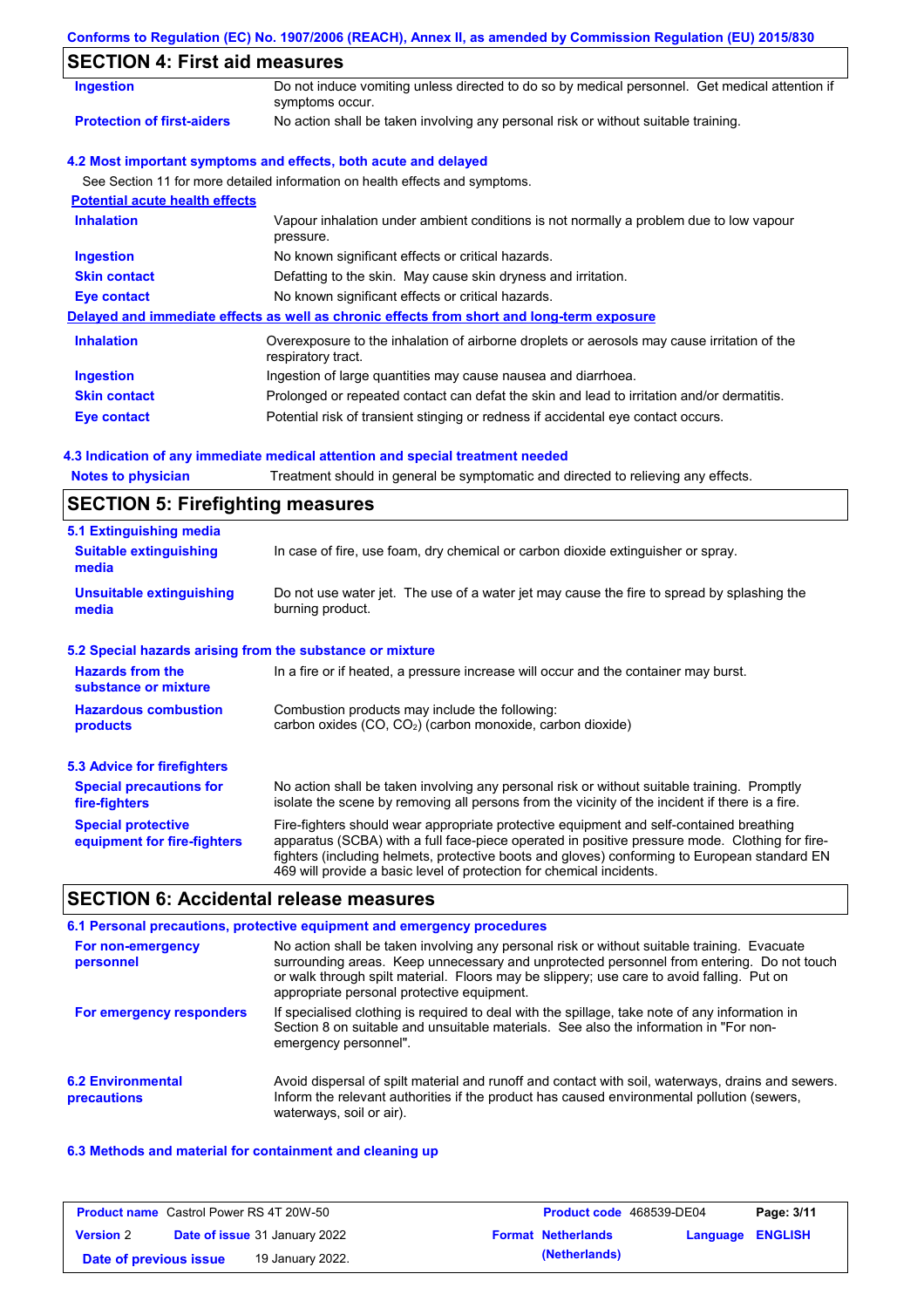# **SECTION 6: Accidental release measures**

| <b>Small spill</b>                        | Stop leak if without risk. Move containers from spill area. Absorb with an inert material and<br>place in an appropriate waste disposal container. Dispose of via a licensed waste disposal<br>contractor.                                                                                                                                                                                     |
|-------------------------------------------|------------------------------------------------------------------------------------------------------------------------------------------------------------------------------------------------------------------------------------------------------------------------------------------------------------------------------------------------------------------------------------------------|
| Large spill                               | Stop leak if without risk. Move containers from spill area. Prevent entry into sewers, water<br>courses, basements or confined areas. Contain and collect spillage with non-combustible,<br>absorbent material e.g. sand, earth, vermiculite or diatomaceous earth and place in container<br>for disposal according to local regulations. Dispose of via a licensed waste disposal contractor. |
| 6.4 Reference to other<br><b>sections</b> | See Section 1 for emergency contact information.<br>See Section 5 for firefighting measures.<br>See Section 8 for information on appropriate personal protective equipment.<br>See Section 12 for environmental precautions.<br>See Section 13 for additional waste treatment information.                                                                                                     |

## **SECTION 7: Handling and storage**

| 7.1 Precautions for safe handling                                                    |                                                                                                                                                                                                                                                                                                                                                                                                                                                                                          |
|--------------------------------------------------------------------------------------|------------------------------------------------------------------------------------------------------------------------------------------------------------------------------------------------------------------------------------------------------------------------------------------------------------------------------------------------------------------------------------------------------------------------------------------------------------------------------------------|
| <b>Protective measures</b>                                                           | Put on appropriate personal protective equipment.                                                                                                                                                                                                                                                                                                                                                                                                                                        |
| <b>Advice on general</b><br>occupational hygiene                                     | Eating, drinking and smoking should be prohibited in areas where this material is handled,<br>stored and processed. Wash thoroughly after handling. Remove contaminated clothing and<br>protective equipment before entering eating areas. See also Section 8 for additional<br>information on hygiene measures.                                                                                                                                                                         |
| <b>7.2 Conditions for safe</b><br>storage, including any<br><b>incompatibilities</b> | Store in accordance with local regulations. Store in a dry, cool and well-ventilated area, away<br>from incompatible materials (see Section 10). Keep away from heat and direct sunlight. Keep<br>container tightly closed and sealed until ready for use. Containers that have been opened must<br>be carefully resealed and kept upright to prevent leakage. Store and use only in equipment/<br>containers designed for use with this product. Do not store in unlabelled containers. |
| Not suitable                                                                         | Prolonged exposure to elevated temperature.                                                                                                                                                                                                                                                                                                                                                                                                                                              |
| 7.3 Specific end use(s)                                                              |                                                                                                                                                                                                                                                                                                                                                                                                                                                                                          |
| <b>Recommendations</b>                                                               | See section 1.2 and Exposure scenarios in annex, if applicable.                                                                                                                                                                                                                                                                                                                                                                                                                          |

## **SECTION 8: Exposure controls/personal protection**

## **8.1 Control parameters**

| <b>Occupational exposure limits</b>                          |                                                                                                                                                                                                                                                      |
|--------------------------------------------------------------|------------------------------------------------------------------------------------------------------------------------------------------------------------------------------------------------------------------------------------------------------|
| <b>Product/ingredient name</b>                               | <b>Exposure limit values</b>                                                                                                                                                                                                                         |
| Distillates (petroleum), hydrotreated heavy paraffinic       | Ministry of Social Affairs and Employment, Legal limit values<br>(Netherlands).<br>OEL, 8-h TWA: 5 mg/m <sup>3</sup> 8 hours. Issued/Revised: 1/2007 Form: Mist                                                                                      |
| Distillates (petroleum), solvent-dewaxed heavy<br>paraffinic | Ministry of Social Affairs and Employment, Legal limit values<br>(Netherlands).<br>OEL, 8-h TWA: 5 mg/m <sup>3</sup> 8 hours. Issued/Revised: 1/2007 Form: Mist                                                                                      |
| Distillates (petroleum), hydrotreated heavy paraffinic       | Ministry of Social Affairs and Employment, Legal limit values<br>(Netherlands).<br>OEL, 8-h TWA: 5 mg/m <sup>3</sup> 8 hours. Issued/Revised: 1/2007 Form: Mist                                                                                      |
| Distillates (petroleum), solvent-refined heavy<br>paraffinic | Ministry of Social Affairs and Employment, Legal limit values<br>(Netherlands).<br>OEL, 8-h TWA: 5 mg/m <sup>3</sup> 8 hours. Issued/Revised: 1/2007 Form: Mist                                                                                      |
| guidance only.                                               | Whilst specific OELs for certain components may be shown in this section, other components may be present in any mist,<br>vapour or dust produced. Therefore, the specific OELs may not be applicable to the product as a whole and are provided for |
| <b>Recommended monitoring</b><br>procedures                  | If this product contains ingredients with exposure limits, personal, workplace atmosphere or<br>biological monitoring may be required to determine the effectiveness of the ventilation or other                                                     |

biological monitoring may be required to determine the effectiveness of the ventilation or other control measures and/or the necessity to use respiratory protective equipment. Reference should be made to monitoring standards, such as the following: European Standard EN 689 (Workplace atmospheres - Guidance for the assessment of exposure by inhalation to chemical agents for comparison with limit values and measurement strategy) European Standard EN 14042 (Workplace atmospheres - Guide for the application and use of procedures for the assessment of exposure to chemical and biological agents) European Standard EN 482 (Workplace atmospheres - General requirements for the performance of procedures for the measurement of chemical agents) Reference to national guidance documents for methods for the determination of hazardous substances will also be required.

## **Derived No Effect Level**

| <b>Product name</b> Castrol Power RS 4T 20W-50 |                                      | <b>Product code</b> 468539-DE04 |                           | Page: 4/11              |  |
|------------------------------------------------|--------------------------------------|---------------------------------|---------------------------|-------------------------|--|
| <b>Version 2</b>                               | <b>Date of issue 31 January 2022</b> |                                 | <b>Format Netherlands</b> | <b>Language ENGLISH</b> |  |
| Date of previous issue                         | 19 January 2022.                     |                                 | (Netherlands)             |                         |  |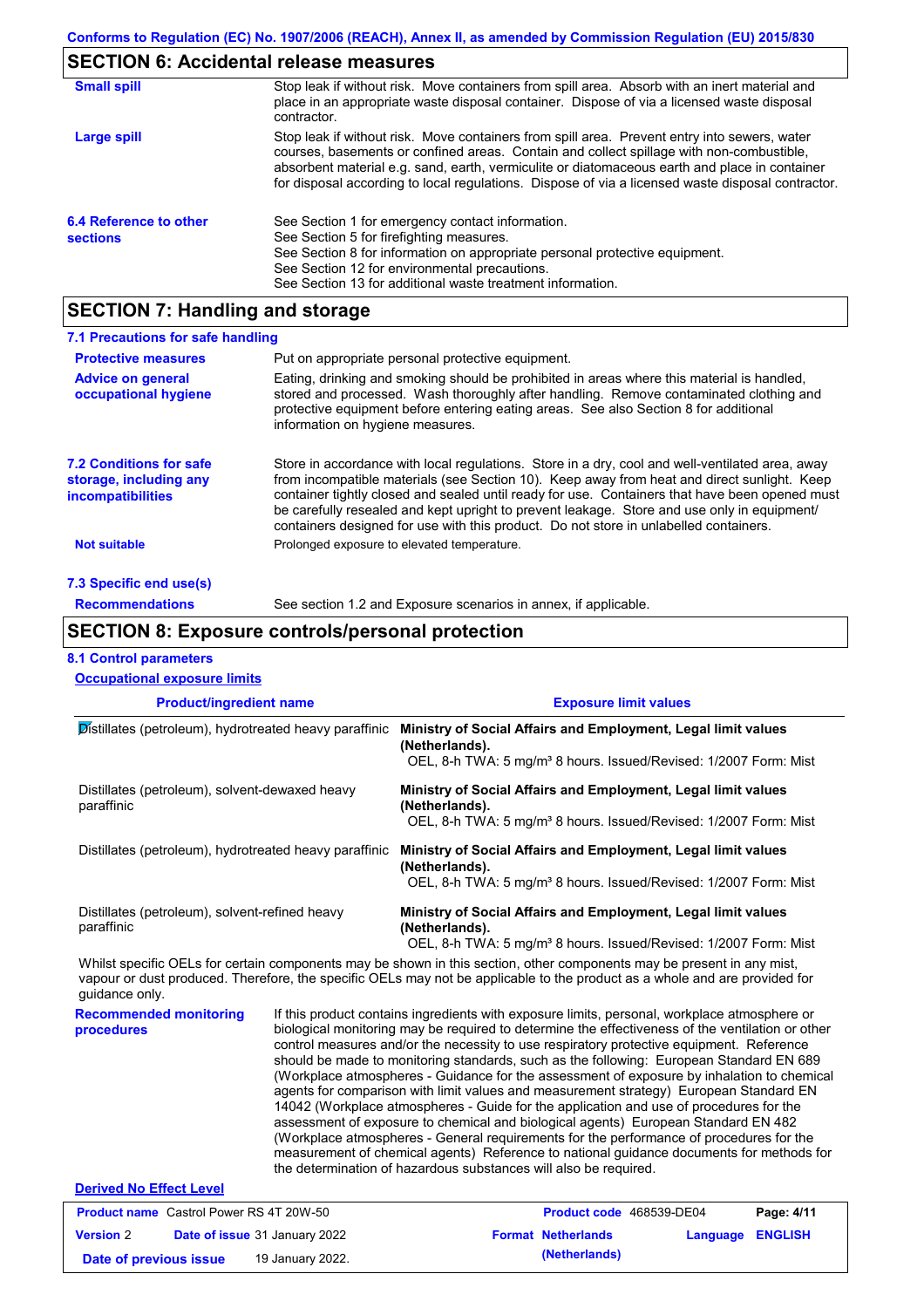# **SECTION 8: Exposure controls/personal protection**

No DNELs/DMELs available.

## **Predicted No Effect Concentration**

No PNECs available

| <b>8.2 Exposure controls</b>               |                                                                                                                                                                                                                                                                                                                                                                                                                                                                                                                                                                                                                                                                                                                                                                                                                                                                                                                                                                                                         |
|--------------------------------------------|---------------------------------------------------------------------------------------------------------------------------------------------------------------------------------------------------------------------------------------------------------------------------------------------------------------------------------------------------------------------------------------------------------------------------------------------------------------------------------------------------------------------------------------------------------------------------------------------------------------------------------------------------------------------------------------------------------------------------------------------------------------------------------------------------------------------------------------------------------------------------------------------------------------------------------------------------------------------------------------------------------|
| <b>Appropriate engineering</b><br>controls | Provide exhaust ventilation or other engineering controls to keep the relevant airborne<br>concentrations below their respective occupational exposure limits.<br>All activities involving chemicals should be assessed for their risks to health, to ensure<br>exposures are adequately controlled. Personal protective equipment should only be considered<br>after other forms of control measures (e.g. engineering controls) have been suitably evaluated.<br>Personal protective equipment should conform to appropriate standards, be suitable for use, be<br>kept in good condition and properly maintained.<br>Your supplier of personal protective equipment should be consulted for advice on selection and<br>appropriate standards. For further information contact your national organisation for standards.<br>The final choice of protective equipment will depend upon a risk assessment. It is important to<br>ensure that all items of personal protective equipment are compatible. |
| Individual protection measures             |                                                                                                                                                                                                                                                                                                                                                                                                                                                                                                                                                                                                                                                                                                                                                                                                                                                                                                                                                                                                         |
| <b>Hygiene measures</b>                    | Wash hands, forearms and face thoroughly after handling chemical products, before eating,<br>smoking and using the lavatory and at the end of the working period. Ensure that eyewash<br>stations and safety showers are close to the workstation location.                                                                                                                                                                                                                                                                                                                                                                                                                                                                                                                                                                                                                                                                                                                                             |
| <b>Respiratory protection</b>              | In case of insufficient ventilation, wear suitable respiratory equipment.<br>The correct choice of respiratory protection depends upon the chemicals being handled, the<br>conditions of work and use, and the condition of the respiratory equipment. Safety procedures<br>should be developed for each intended application. Respiratory protection equipment should<br>therefore be chosen in consultation with the supplier/manufacturer and with a full assessment<br>of the working conditions.                                                                                                                                                                                                                                                                                                                                                                                                                                                                                                   |
| <b>Eye/face protection</b>                 | Safety glasses with side shields.                                                                                                                                                                                                                                                                                                                                                                                                                                                                                                                                                                                                                                                                                                                                                                                                                                                                                                                                                                       |
| <b>Skin protection</b>                     |                                                                                                                                                                                                                                                                                                                                                                                                                                                                                                                                                                                                                                                                                                                                                                                                                                                                                                                                                                                                         |
| <b>Hand protection</b>                     | <b>General Information:</b>                                                                                                                                                                                                                                                                                                                                                                                                                                                                                                                                                                                                                                                                                                                                                                                                                                                                                                                                                                             |
|                                            | Because specific work environments and material handling practices vary, safety procedures<br>should be developed for each intended application. The correct choice of protective gloves<br>depends upon the chemicals being handled, and the conditions of work and use. Most gloves<br>provide protection for only a limited time before they must be discarded and replaced (even the<br>best chemically resistant gloves will break down after repeated chemical exposures).                                                                                                                                                                                                                                                                                                                                                                                                                                                                                                                        |
|                                            | Gloves should be chosen in consultation with the supplier / manufacturer and taking account of<br>a full assessment of the working conditions.                                                                                                                                                                                                                                                                                                                                                                                                                                                                                                                                                                                                                                                                                                                                                                                                                                                          |
|                                            | Recommended: Nitrile gloves.<br><b>Breakthrough time:</b>                                                                                                                                                                                                                                                                                                                                                                                                                                                                                                                                                                                                                                                                                                                                                                                                                                                                                                                                               |
|                                            | Breakthrough time data are generated by glove manufacturers under laboratory test conditions<br>and represent how long a glove can be expected to provide effective permeation resistance. It<br>is important when following breakthrough time recommendations that actual workplace<br>conditions are taken into account. Always consult with your glove supplier for up-to-date<br>technical information on breakthrough times for the recommended glove type.<br>Our recommendations on the selection of gloves are as follows:                                                                                                                                                                                                                                                                                                                                                                                                                                                                      |
|                                            | Continuous contact:                                                                                                                                                                                                                                                                                                                                                                                                                                                                                                                                                                                                                                                                                                                                                                                                                                                                                                                                                                                     |
|                                            | Gloves with a minimum breakthrough time of 240 minutes, or >480 minutes if suitable gloves<br>can be obtained.<br>If suitable gloves are not available to offer that level of protection, gloves with shorter<br>breakthrough times may be acceptable as long as appropriate glove maintenance and<br>replacement regimes are determined and adhered to.                                                                                                                                                                                                                                                                                                                                                                                                                                                                                                                                                                                                                                                |
|                                            | Short-term / splash protection:                                                                                                                                                                                                                                                                                                                                                                                                                                                                                                                                                                                                                                                                                                                                                                                                                                                                                                                                                                         |
|                                            | Recommended breakthrough times as above.<br>It is recognised that for short-term, transient exposures, gloves with shorter breakthrough times<br>may commonly be used. Therefore, appropriate maintenance and replacement regimes must<br>be determined and rigorously followed.                                                                                                                                                                                                                                                                                                                                                                                                                                                                                                                                                                                                                                                                                                                        |
|                                            | <b>Glove Thickness:</b>                                                                                                                                                                                                                                                                                                                                                                                                                                                                                                                                                                                                                                                                                                                                                                                                                                                                                                                                                                                 |
|                                            | For general applications, we recommend gloves with a thickness typically greater than 0.35 mm.                                                                                                                                                                                                                                                                                                                                                                                                                                                                                                                                                                                                                                                                                                                                                                                                                                                                                                          |

| <b>Product name</b> Castrol Power RS 4T 20W-50 |  | <b>Product code</b> 468539-DE04      |  | Page: 5/11                |                  |  |
|------------------------------------------------|--|--------------------------------------|--|---------------------------|------------------|--|
| <b>Version 2</b>                               |  | <b>Date of issue</b> 31 January 2022 |  | <b>Format Netherlands</b> | Language ENGLISH |  |
| Date of previous issue                         |  | 19 January 2022.                     |  | (Netherlands)             |                  |  |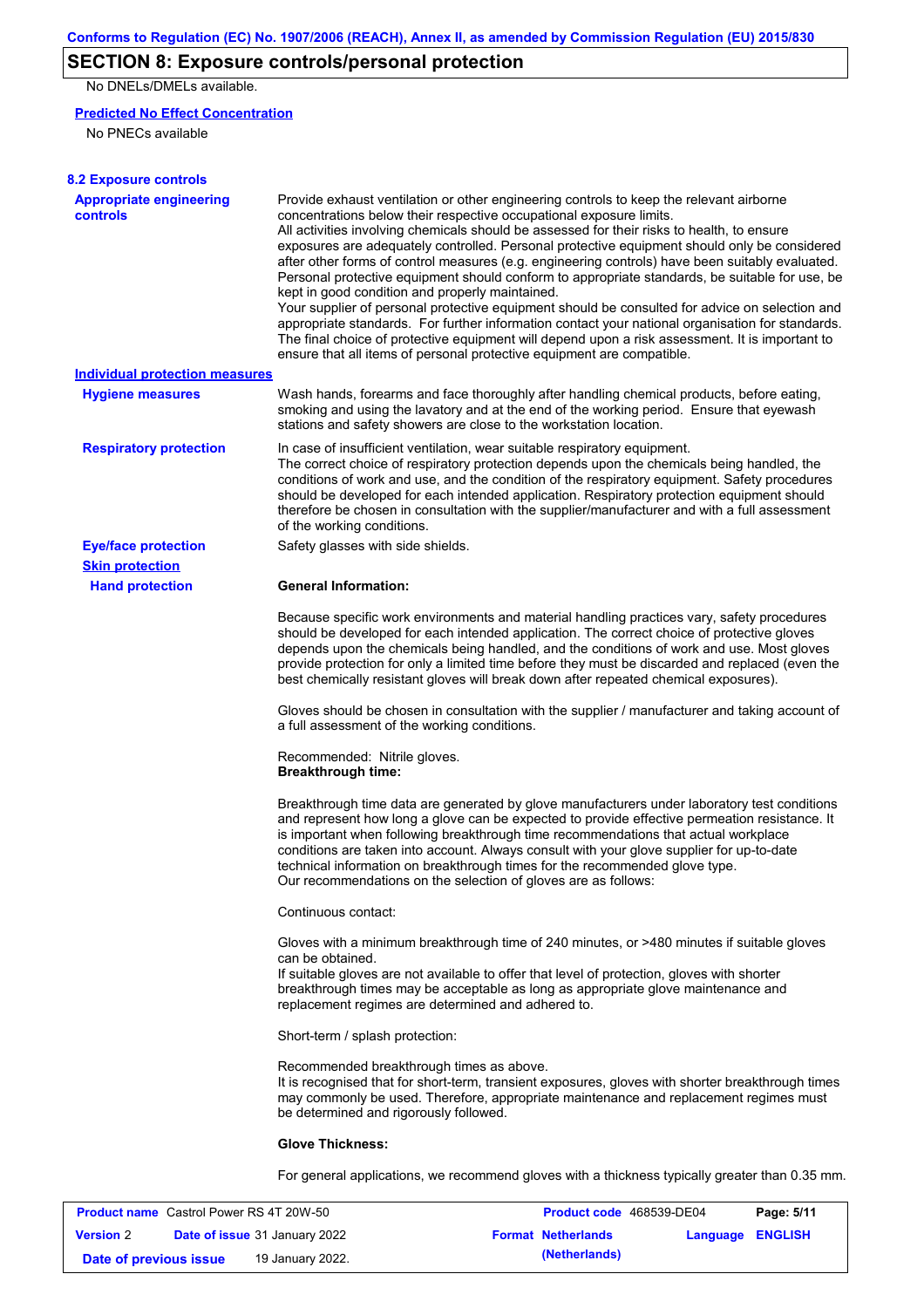# **SECTION 8: Exposure controls/personal protection**

|                                           | It should be emphasised that glove thickness is not necessarily a good predictor of glove<br>resistance to a specific chemical, as the permeation efficiency of the glove will be dependent<br>on the exact composition of the glove material. Therefore, glove selection should also be based<br>on consideration of the task requirements and knowledge of breakthrough times.<br>Glove thickness may also vary depending on the glove manufacturer, the glove type and the<br>glove model. Therefore, the manufacturers' technical data should always be taken into account<br>to ensure selection of the most appropriate glove for the task.                                     |  |  |  |  |  |
|-------------------------------------------|---------------------------------------------------------------------------------------------------------------------------------------------------------------------------------------------------------------------------------------------------------------------------------------------------------------------------------------------------------------------------------------------------------------------------------------------------------------------------------------------------------------------------------------------------------------------------------------------------------------------------------------------------------------------------------------|--|--|--|--|--|
|                                           | Note: Depending on the activity being conducted, gloves of varying thickness may be required<br>for specific tasks. For example:                                                                                                                                                                                                                                                                                                                                                                                                                                                                                                                                                      |  |  |  |  |  |
|                                           | • Thinner gloves (down to 0.1 mm or less) may be required where a high degree of manual<br>dexterity is needed. However, these gloves are only likely to give short duration protection and<br>would normally be just for single use applications, then disposed of.                                                                                                                                                                                                                                                                                                                                                                                                                  |  |  |  |  |  |
|                                           | • Thicker gloves (up to 3 mm or more) may be required where there is a mechanical (as well<br>as a chemical) risk i.e. where there is abrasion or puncture potential.                                                                                                                                                                                                                                                                                                                                                                                                                                                                                                                 |  |  |  |  |  |
| <b>Skin and body</b>                      | Use of protective clothing is good industrial practice.<br>Personal protective equipment for the body should be selected based on the task being<br>performed and the risks involved and should be approved by a specialist before handling this<br>product.<br>Cotton or polyester/cotton overalls will only provide protection against light superficial<br>contamination that will not soak through to the skin. Overalls should be laundered on a regular<br>basis. When the risk of skin exposure is high (e.g. when cleaning up spillages or if there is a<br>risk of splashing) then chemical resistant aprons and/or impervious chemical suits and boots<br>will be required. |  |  |  |  |  |
| <b>Refer to standards:</b>                | Respiratory protection: EN 529<br>Gloves: EN 420, EN 374<br>Eye protection: EN 166<br>Filtering half-mask: EN 149<br>Filtering half-mask with valve: EN 405<br>Half-mask: EN 140 plus filter<br>Full-face mask: EN 136 plus filter<br>Particulate filters: EN 143<br>Gas/combined filters: EN 14387                                                                                                                                                                                                                                                                                                                                                                                   |  |  |  |  |  |
| <b>Environmental exposure</b><br>controls | Emissions from ventilation or work process equipment should be checked to ensure they<br>comply with the requirements of environmental protection legislation. In some cases, fume<br>scrubbers, filters or engineering modifications to the process equipment will be necessary to<br>reduce emissions to acceptable levels.                                                                                                                                                                                                                                                                                                                                                         |  |  |  |  |  |

# **SECTION 9: Physical and chemical properties**

The conditions of measurement of all properties are at standard temperature and pressure unless otherwise indicated.

## **9.1 Information on basic physical and chemical properties**

| <b>Appearance</b>                               |                                              |
|-------------------------------------------------|----------------------------------------------|
| <b>Physical state</b>                           | Liquid.                                      |
| <b>Colour</b>                                   | Red.                                         |
| <b>Odour</b>                                    | Oily.                                        |
| <b>Odour threshold</b>                          | Not available.                               |
| рH                                              | Not applicable.                              |
| <b>Melting point/freezing point</b>             | Not available.                               |
| Initial boiling point and boiling<br>range      | Not available.                               |
| <b>Pour point</b>                               | $-33$ °C                                     |
| <b>Flash point</b>                              | Closed cup: 217°C (422.6°F) [Pensky-Martens] |
| <b>Evaporation rate</b>                         | Not available.                               |
| Flammability (solid, gas)                       | Not available.                               |
| Upper/lower flammability or<br>explosive limits | Not available.                               |
| Vapour pressure                                 | Not available.                               |

| <b>Product name</b> Castrol Power RS 4T 20W-50 |  | <b>Product code</b> 468539-DE04      |  | Page: 6/11                |                         |  |
|------------------------------------------------|--|--------------------------------------|--|---------------------------|-------------------------|--|
| <b>Version 2</b>                               |  | <b>Date of issue 31 January 2022</b> |  | <b>Format Netherlands</b> | <b>Language ENGLISH</b> |  |
| Date of previous issue                         |  | 19 January 2022.                     |  | (Netherlands)             |                         |  |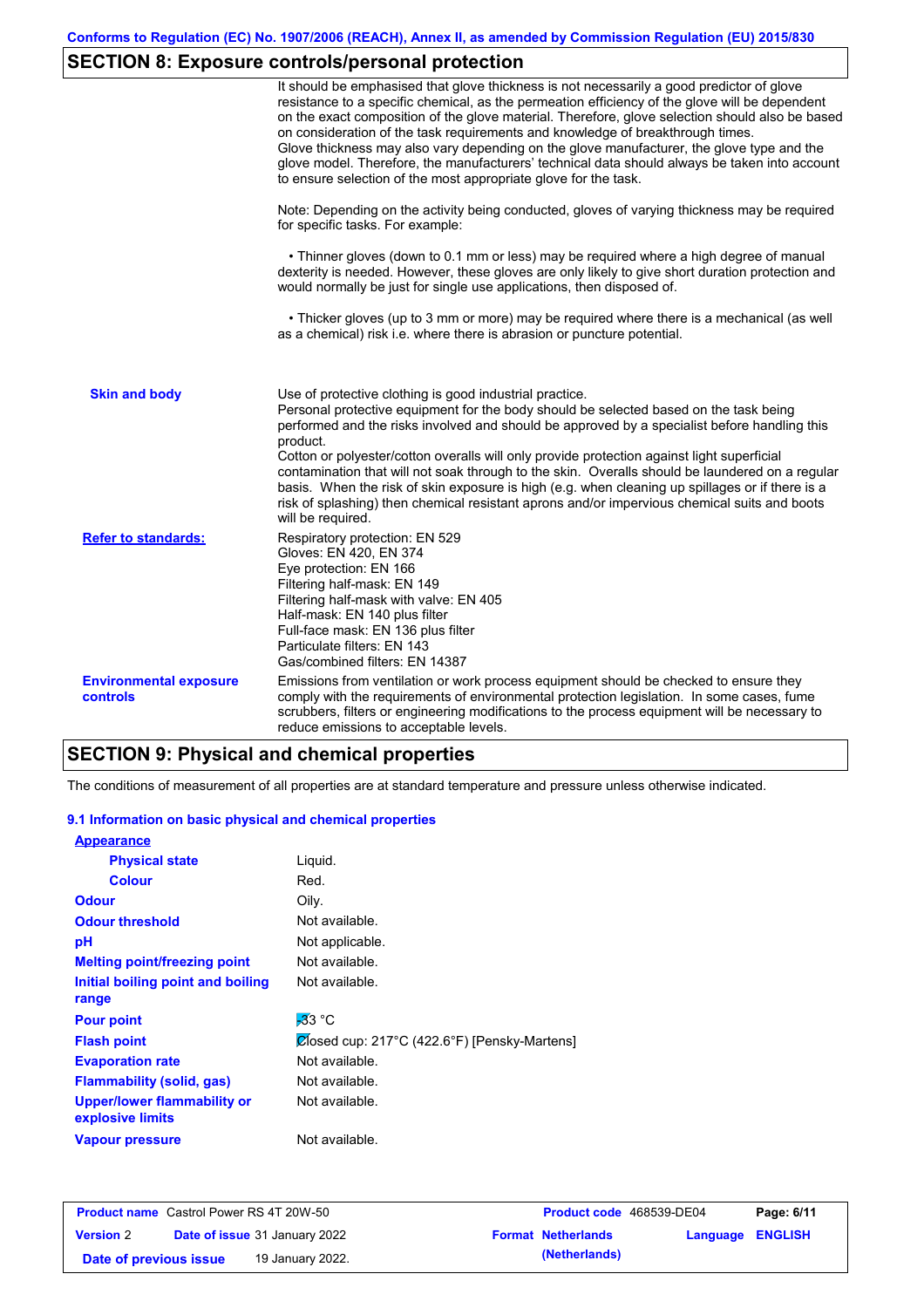# **SECTION 9: Physical and chemical properties**

|                                                   |                                                                                                                                          | Vapour Pressure at 20°C |         |                    |          | Vapour pressure at 50°C |               |
|---------------------------------------------------|------------------------------------------------------------------------------------------------------------------------------------------|-------------------------|---------|--------------------|----------|-------------------------|---------------|
|                                                   | <b>Ingredient name</b>                                                                                                                   | $mm Hg$ kPa             |         | <b>Method</b>      | mm<br>Hg | kPa                     | <b>Method</b> |
|                                                   | Distillates (petroleum),<br>hydrotreated heavy<br>paraffinic                                                                             | < 0.08                  | < 0.011 | <b>ASTM D 5191</b> |          |                         |               |
|                                                   | Distillates (petroleum),<br>solvent-dewaxed<br>heavy paraffinic                                                                          | < 0.08                  | < 0.011 | <b>ASTM D 5191</b> |          |                         |               |
|                                                   | Distillates (petroleum),<br>hydrotreated heavy<br>paraffinic                                                                             | < 0.08                  | < 0.011 | <b>ASTM D 5191</b> |          |                         |               |
|                                                   | Distillates (petroleum),<br>solvent-refined heavy<br>paraffinic                                                                          | < 0.08                  | < 0.011 | <b>ASTM D 5191</b> |          |                         |               |
| <b>Vapour density</b>                             | Not available.                                                                                                                           |                         |         |                    |          |                         |               |
| <b>Relative density</b>                           | Not available.                                                                                                                           |                         |         |                    |          |                         |               |
| <b>Density</b>                                    | ₹1000 kg/m <sup>3</sup> (<1 g/cm <sup>3</sup> ) at 15°C                                                                                  |                         |         |                    |          |                         |               |
| <b>Solubility(ies)</b>                            | insoluble in water.                                                                                                                      |                         |         |                    |          |                         |               |
| <b>Partition coefficient: n-octanol/</b><br>water | Not applicable.                                                                                                                          |                         |         |                    |          |                         |               |
| <b>Auto-ignition temperature</b>                  | Not available.                                                                                                                           |                         |         |                    |          |                         |               |
| <b>Decomposition temperature</b>                  | Not available.                                                                                                                           |                         |         |                    |          |                         |               |
| <b>Viscosity</b>                                  | Kinematic: 150.9 mm <sup>2</sup> /s (150.9 cSt) at 40°C<br>Kinematic: 17 to 19 mm <sup>2</sup> /s (17 to 19 cSt) at 100°C                |                         |         |                    |          |                         |               |
| <b>Explosive properties</b>                       | Not available.                                                                                                                           |                         |         |                    |          |                         |               |
| <b>Oxidising properties</b>                       | Not available.                                                                                                                           |                         |         |                    |          |                         |               |
| <b>Particle characteristics</b>                   |                                                                                                                                          |                         |         |                    |          |                         |               |
| <b>Median particle size</b>                       | Not applicable.                                                                                                                          |                         |         |                    |          |                         |               |
| 9.2 Other information                             |                                                                                                                                          |                         |         |                    |          |                         |               |
| No additional information.                        |                                                                                                                                          |                         |         |                    |          |                         |               |
| <b>SECTION 10: Stability and reactivity</b>       |                                                                                                                                          |                         |         |                    |          |                         |               |
| <b>10.1 Reactivity</b>                            | No specific test data available for this product. Refer to Conditions to avoid and Incompatible<br>materials for additional information. |                         |         |                    |          |                         |               |
| <b>10.2 Chemical stability</b>                    | The product is stable.                                                                                                                   |                         |         |                    |          |                         |               |
|                                                   |                                                                                                                                          |                         |         |                    |          |                         |               |

**10.3 Possibility of hazardous reactions** Under normal conditions of storage and use, hazardous reactions will not occur. Under normal conditions of storage and use, hazardous polymerisation will not occur.

**10.4 Conditions to avoid** Avoid all possible sources of ignition (spark or flame).

**10.5 Incompatible materials** Reactive or incompatible with the following materials: oxidising materials.

| <b>10.6 Hazardous</b>  | Under normal conditions of storage and use, hazardous decomposition products should not be |
|------------------------|--------------------------------------------------------------------------------------------|
| decomposition products | produced.                                                                                  |

# **SECTION 11: Toxicological information**

| 11.1 Information on toxicological effects                |                                                                                                     |                           |          |                |
|----------------------------------------------------------|-----------------------------------------------------------------------------------------------------|---------------------------|----------|----------------|
| <b>Acute toxicity estimates</b>                          |                                                                                                     |                           |          |                |
| Not available.                                           |                                                                                                     |                           |          |                |
| <b>Information on likely</b><br>routes of exposure       | Routes of entry anticipated: Dermal, Inhalation.                                                    |                           |          |                |
| <b>Potential acute health effects</b>                    |                                                                                                     |                           |          |                |
| <b>Inhalation</b>                                        | Vapour inhalation under ambient conditions is not normally a problem due to low vapour<br>pressure. |                           |          |                |
| <b>Ingestion</b>                                         | No known significant effects or critical hazards.                                                   |                           |          |                |
| <b>Skin contact</b>                                      | Defatting to the skin. May cause skin dryness and irritation.                                       |                           |          |                |
| <b>Product name</b> Castrol Power RS 4T 20W-50           |                                                                                                     | Product code 468539-DE04  |          | Page: 7/11     |
| <b>Version 2</b><br><b>Date of issue</b> 31 January 2022 |                                                                                                     | <b>Format Netherlands</b> | Language | <b>ENGLISH</b> |
| Date of previous issue                                   | 19 January 2022.                                                                                    | (Netherlands)             |          |                |
|                                                          |                                                                                                     |                           |          |                |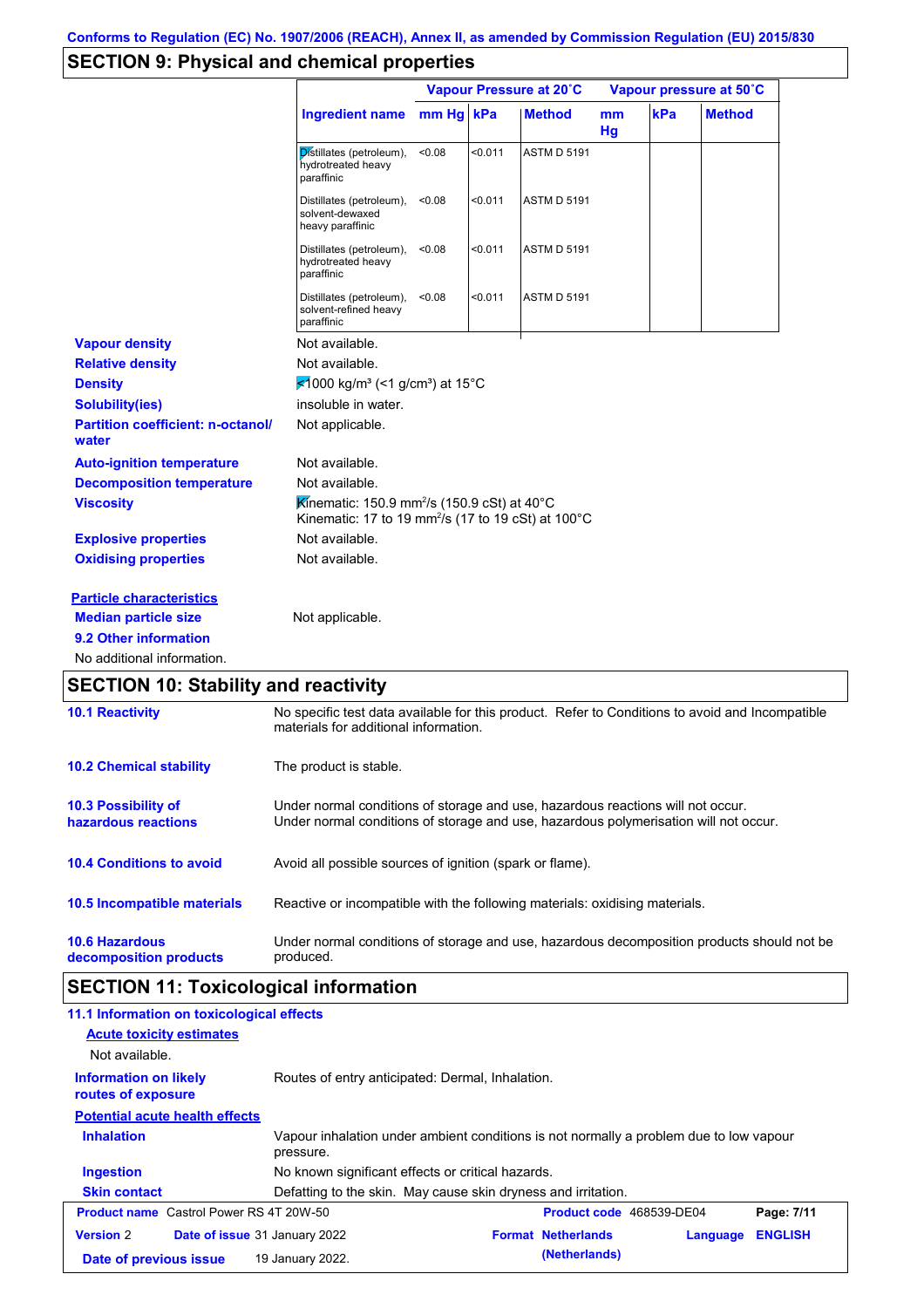# **SECTION 11: Toxicological information**

| <b>Eye contact</b>                                                                                      | No known significant effects or critical hazards.                                                                                                                                                                                                                                                                                                                                                               |
|---------------------------------------------------------------------------------------------------------|-----------------------------------------------------------------------------------------------------------------------------------------------------------------------------------------------------------------------------------------------------------------------------------------------------------------------------------------------------------------------------------------------------------------|
|                                                                                                         | Symptoms related to the physical, chemical and toxicological characteristics                                                                                                                                                                                                                                                                                                                                    |
| <b>Inhalation</b><br>No specific data.                                                                  |                                                                                                                                                                                                                                                                                                                                                                                                                 |
| No specific data.<br><b>Ingestion</b>                                                                   |                                                                                                                                                                                                                                                                                                                                                                                                                 |
| <b>Skin contact</b><br>Adverse symptoms may include the following:<br>irritation<br>dryness<br>cracking |                                                                                                                                                                                                                                                                                                                                                                                                                 |
| <b>Eye contact</b>                                                                                      | No specific data.                                                                                                                                                                                                                                                                                                                                                                                               |
|                                                                                                         | Delayed and immediate effects as well as chronic effects from short and long-term exposure                                                                                                                                                                                                                                                                                                                      |
| <b>Inhalation</b>                                                                                       | Overexposure to the inhalation of airborne droplets or aerosols may cause irritation of the<br>respiratory tract.                                                                                                                                                                                                                                                                                               |
| <b>Ingestion</b>                                                                                        | Ingestion of large quantities may cause nausea and diarrhoea.                                                                                                                                                                                                                                                                                                                                                   |
| <b>Skin contact</b>                                                                                     | Prolonged or repeated contact can defat the skin and lead to irritation and/or dermatitis.                                                                                                                                                                                                                                                                                                                      |
| <b>Eye contact</b>                                                                                      | Potential risk of transient stinging or redness if accidental eye contact occurs.                                                                                                                                                                                                                                                                                                                               |
| <b>Potential chronic health effects</b>                                                                 |                                                                                                                                                                                                                                                                                                                                                                                                                 |
| General                                                                                                 | <b>USED ENGINE OILS</b><br>Combustion products resulting from the operation of internal combustion engines contaminate<br>engine oils during use. Used engine oil may contain hazardous components which have the<br>potential to cause skin cancer. Frequent or prolonged contact with all types and makes of used<br>engine oil must therefore be avoided and a high standard of personal hygiene maintained. |
| <b>Carcinogenicity</b>                                                                                  | No known significant effects or critical hazards.                                                                                                                                                                                                                                                                                                                                                               |
| <b>Mutagenicity</b>                                                                                     | No known significant effects or critical hazards.                                                                                                                                                                                                                                                                                                                                                               |
| <b>Developmental effects</b>                                                                            | No known significant effects or critical hazards.                                                                                                                                                                                                                                                                                                                                                               |
| <b>Fertility effects</b>                                                                                | No known significant effects or critical hazards.                                                                                                                                                                                                                                                                                                                                                               |

## **SECTION 12: Ecological information**

**12.1 Toxicity**

**Environmental hazards** Not classified as dangerous

#### **12.2 Persistence and degradability**

Expected to be biodegradable.

### **12.3 Bioaccumulative potential**

This product is not expected to bioaccumulate through food chains in the environment.

| <b>12.4 Mobility in soil</b>                            |                                                                      |
|---------------------------------------------------------|----------------------------------------------------------------------|
| <b>Soil/water partition</b><br><b>coefficient (Koc)</b> | Not available.                                                       |
| <b>Mobility</b>                                         | Spillages may penetrate the soil causing ground water contamination. |

## **12.5 Results of PBT and vPvB assessment**

Product does not meet the criteria for PBT or vPvB according to Regulation (EC) No. 1907/2006, Annex XIII.

## **12.6 Other adverse effects Other ecological information**

Spills may form a film on water surfaces causing physical damage to organisms. Oxygen transfer could also be impaired.

## **SECTION 13: Disposal considerations**

| <b>13.1 Waste treatment methods</b>   |                                                                                                                                                                      |
|---------------------------------------|----------------------------------------------------------------------------------------------------------------------------------------------------------------------|
| <b>Product</b>                        |                                                                                                                                                                      |
| <b>Methods of disposal</b>            | Where possible, arrange for product to be recycled. Dispose of via an authorised person/<br>licensed waste disposal contractor in accordance with local regulations. |
| <b>Hazardous waste</b>                | Yes.                                                                                                                                                                 |
| <b>European waste catalogue (EWC)</b> |                                                                                                                                                                      |
| <b>Waste code</b>                     | <b>Waste designation</b>                                                                                                                                             |

| <b>TRADIC COUL</b> | <b>Traste ucsignation</b>                                       |
|--------------------|-----------------------------------------------------------------|
| 13 02 05*          | mineral-based non-chlorinated engine, gear and lubricating oils |
|                    |                                                                 |

| <b>Product name</b> Castrol Power RS 4T 20W-50 |                                      |                           | <b>Product code</b> 468539-DE04 | Page: 8/11 |
|------------------------------------------------|--------------------------------------|---------------------------|---------------------------------|------------|
| <b>Version 2</b>                               | <b>Date of issue 31 January 2022</b> | <b>Format Netherlands</b> | <b>Language ENGLISH</b>         |            |
| Date of previous issue                         | 19 January 2022.                     | (Netherlands)             |                                 |            |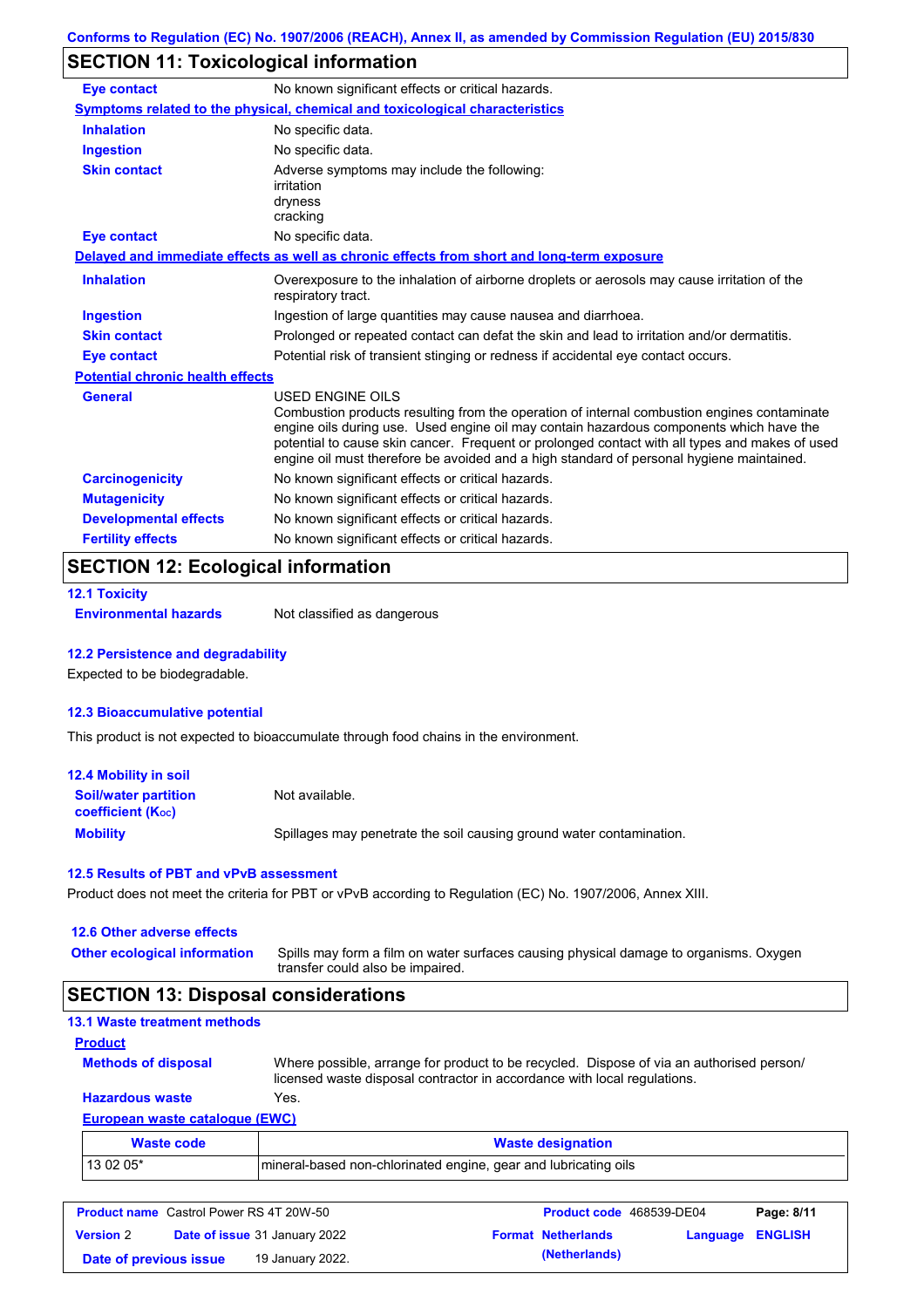# **SECTION 13: Disposal considerations**

However, deviation from the intended use and/or the presence of any potential contaminants may require an alternative waste disposal code to be assigned by the end user.

#### **Packaging**

| <b>Methods of disposal</b>               | Where possible, arrange for product to be recycled. Dispose of via an authorised person/<br>licensed waste disposal contractor in accordance with local regulations.                                                                    |  |
|------------------------------------------|-----------------------------------------------------------------------------------------------------------------------------------------------------------------------------------------------------------------------------------------|--|
| <b>Special precautions</b>               | This material and its container must be disposed of in a safe way. Empty containers or liners<br>may retain some product residues. Avoid dispersal of spilt material and runoff and contact with<br>soil, waterways, drains and sewers. |  |
| <b>References</b>                        | Commission 2014/955/EU<br>Directive 2008/98/EC                                                                                                                                                                                          |  |
| <b>SECTION 14: Transport information</b> |                                                                                                                                                                                                                                         |  |

|                                           | <b>ADR/RID</b> | <b>ADN</b>     | <b>IMDG</b>              | <b>IATA</b>    |
|-------------------------------------------|----------------|----------------|--------------------------|----------------|
| 14.1 UN number                            | Not regulated. | Not regulated. | Not regulated.           | Not regulated. |
| 14.2 UN proper<br>shipping name           |                |                |                          |                |
| <b>14.3 Transport</b><br>hazard class(es) |                |                | $\overline{\phantom{0}}$ |                |
| 14.4 Packing<br>group                     |                |                | $\blacksquare$           |                |
| 14.5<br><b>Environmental</b><br>hazards   | No.            | No.            | No.                      | No.            |
| <b>Additional</b><br>information          |                |                | $\overline{\phantom{0}}$ |                |

**14.6 Special precautions for user** Not available.

#### **14.7 Transport in bulk according to IMO instruments**

# **SECTION 15: Regulatory information**

Not available.

| 15.1 Safety, health and environmental regulations/legislation specific for the substance or mixture |  |
|-----------------------------------------------------------------------------------------------------|--|
| EU Regulation (EC) No. 1907/2006 (REACH)                                                            |  |
| Annex XIV - List of substances subject to authorisation                                             |  |

#### **Annex XIV**

None of the components are listed.

**Substances of very high concern**

None of the components are listed.

## **EU Regulation (EC) No. 1907/2006 (REACH)**

| EU Regulation (EC) No. 1907/2006 (REACH)                                                                                                                 |                                                                                                                                |
|----------------------------------------------------------------------------------------------------------------------------------------------------------|--------------------------------------------------------------------------------------------------------------------------------|
| <b>Annex XVII - Restrictions</b><br>on the manufacture.<br>placing on the market<br>and use of certain<br>dangerous substances,<br>mixtures and articles | Not applicable.                                                                                                                |
| <b>Other regulations</b>                                                                                                                                 |                                                                                                                                |
| <b>REACH Status</b>                                                                                                                                      | The company, as identified in Section 1, sells this product in the EU in compliance with the<br>current requirements of REACH. |
| <b>United States inventory</b><br>(TSCA 8b)                                                                                                              | All components are active or exempted.                                                                                         |
| <b>Australia inventory (AIIC)</b>                                                                                                                        | At least one component is not listed.                                                                                          |
| <b>Canada inventory</b>                                                                                                                                  | All components are listed or exempted.                                                                                         |
| <b>China inventory (IECSC)</b>                                                                                                                           | All components are listed or exempted.                                                                                         |
| <b>Product name</b> Castrol Power RS 4T 20W-50                                                                                                           | Product code 468539-DE04<br>Page: 9/11                                                                                         |
| <b>Version 2</b>                                                                                                                                         | <b>Format Netherlands</b><br><b>ENGLISH</b><br>Date of issue 31 January 2022<br>Language                                       |
| Date of previous issue                                                                                                                                   | (Netherlands)<br>19 January 2022.                                                                                              |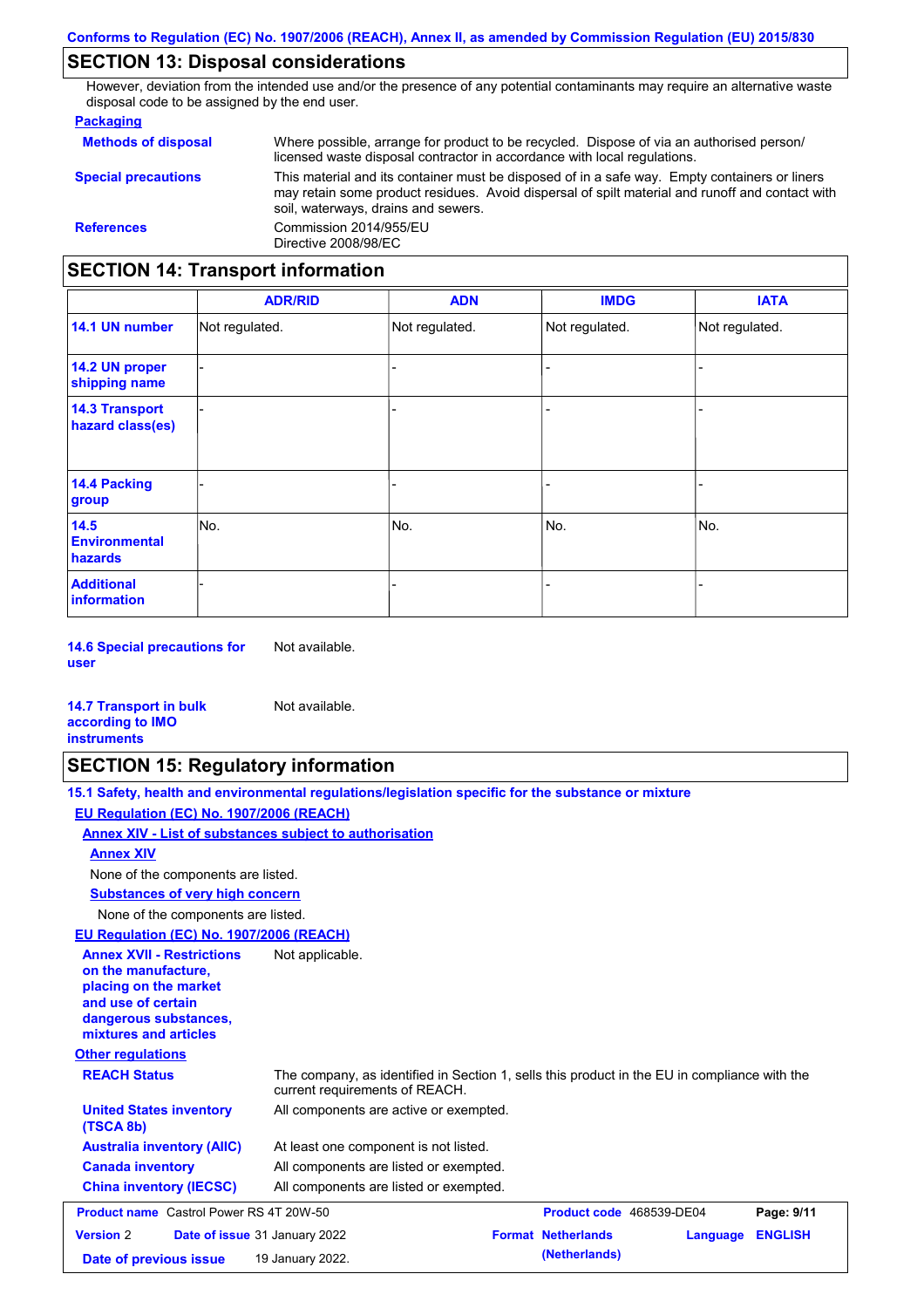# **SECTION 15: Regulatory information**

| <b>Japan inventory (CSCL)</b>                                   | All components are listed or exempted. |
|-----------------------------------------------------------------|----------------------------------------|
| <b>Korea inventory (KECI)</b>                                   | All components are listed or exempted. |
| <b>Philippines inventory</b><br>(PICCS)                         | All components are listed or exempted. |
| <b>Taiwan Chemical</b><br><b>Substances Inventory</b><br>(TCSI) | All components are listed or exempted. |
| Ozone depleting substances (1005/2009/EU)                       |                                        |
| Not listed.                                                     |                                        |
| Prior Informed Consent (PIC) (649/2012/EU)<br>Not listed.       |                                        |
| <b>Persistent Organic Pollutants</b><br>Not listed.             |                                        |
| <b>EU - Water framework directive - Priority substances</b>     |                                        |
| None of the components are listed.                              |                                        |
| <b>Seveso Directive</b>                                         |                                        |

This product is not controlled under the Seveso Directive.

| <b>15.2 Chemical safety</b> | A Chemical Safety Assessment has been carried out for one or more of the substances within  |
|-----------------------------|---------------------------------------------------------------------------------------------|
| assessment                  | this mixture. A Chemical Safety Assessment has not been carried out for the mixture itself. |

| <b>SECTION 16: Other information</b>             |                                                                                                                            |
|--------------------------------------------------|----------------------------------------------------------------------------------------------------------------------------|
| <b>Abbreviations and acronyms</b>                | ADN = European Provisions concerning the International Carriage of Dangerous Goods by<br>Inland Waterway                   |
|                                                  | ADR = The European Agreement concerning the International Carriage of Dangerous Goods by                                   |
|                                                  | Road                                                                                                                       |
|                                                  | ATE = Acute Toxicity Estimate                                                                                              |
|                                                  | <b>BCF = Bioconcentration Factor</b>                                                                                       |
|                                                  | CAS = Chemical Abstracts Service                                                                                           |
|                                                  | CLP = Classification, Labelling and Packaging Regulation [Regulation (EC) No. 1272/2008]                                   |
|                                                  | CSA = Chemical Safety Assessment                                                                                           |
|                                                  | CSR = Chemical Safety Report                                                                                               |
|                                                  | DMEL = Derived Minimal Effect Level                                                                                        |
|                                                  | DNEL = Derived No Effect Level                                                                                             |
|                                                  | EINECS = European Inventory of Existing Commercial chemical Substances                                                     |
|                                                  | ES = Exposure Scenario                                                                                                     |
|                                                  | EUH statement = CLP-specific Hazard statement                                                                              |
|                                                  | EWC = European Waste Catalogue                                                                                             |
|                                                  | GHS = Globally Harmonized System of Classification and Labelling of Chemicals                                              |
|                                                  | IATA = International Air Transport Association                                                                             |
|                                                  | IBC = Intermediate Bulk Container                                                                                          |
|                                                  | <b>IMDG</b> = International Maritime Dangerous Goods                                                                       |
|                                                  | LogPow = logarithm of the octanol/water partition coefficient                                                              |
|                                                  | MARPOL = International Convention for the Prevention of Pollution From Ships, 1973 as                                      |
|                                                  | modified by the Protocol of 1978. ("Marpol" = marine pollution)                                                            |
|                                                  | OECD = Organisation for Economic Co-operation and Development                                                              |
|                                                  | PBT = Persistent, Bioaccumulative and Toxic                                                                                |
|                                                  | PNEC = Predicted No Effect Concentration                                                                                   |
|                                                  | REACH = Registration, Evaluation, Authorisation and Restriction of Chemicals Regulation                                    |
|                                                  | [Regulation (EC) No. 1907/2006]                                                                                            |
|                                                  | RID = The Regulations concerning the International Carriage of Dangerous Goods by Rail                                     |
|                                                  | <b>RRN = REACH Registration Number</b><br>SADT = Self-Accelerating Decomposition Temperature                               |
|                                                  | SVHC = Substances of Very High Concern                                                                                     |
|                                                  |                                                                                                                            |
|                                                  | STOT-RE = Specific Target Organ Toxicity - Repeated Exposure<br>STOT-SE = Specific Target Organ Toxicity - Single Exposure |
|                                                  | $TWA = Time weighted average$                                                                                              |
|                                                  | UN = United Nations                                                                                                        |
|                                                  | UVCB = Complex hydrocarbon substance                                                                                       |
|                                                  | VOC = Volatile Organic Compound                                                                                            |
|                                                  | vPvB = Very Persistent and Very Bioaccumulative                                                                            |
|                                                  | Varies = may contain one or more of the following 64741-88-4 / RRN 01-2119488706-23,                                       |
|                                                  | 64741-89-5 / RRN 01-2119487067-30, 64741-95-3 / RRN 01-2119487081-40, 64741-96-4/ RRN                                      |
|                                                  |                                                                                                                            |
| <b>Broduct name, Castral Power PS 4T 2014 50</b> | <b>Draduct code</b> 469530 DE04<br><b>Dogo: 10/11</b>                                                                      |

| <b>Product name</b> Castrol Power RS 4T 20W-50 |  |                                      | Product code 468539-DE04 |                           | Page: 10/11             |  |
|------------------------------------------------|--|--------------------------------------|--------------------------|---------------------------|-------------------------|--|
| <b>Version 2</b>                               |  | <b>Date of issue 31 January 2022</b> |                          | <b>Format Netherlands</b> | <b>Language ENGLISH</b> |  |
| Date of previous issue                         |  | 19 January 2022.                     |                          | (Netherlands)             |                         |  |